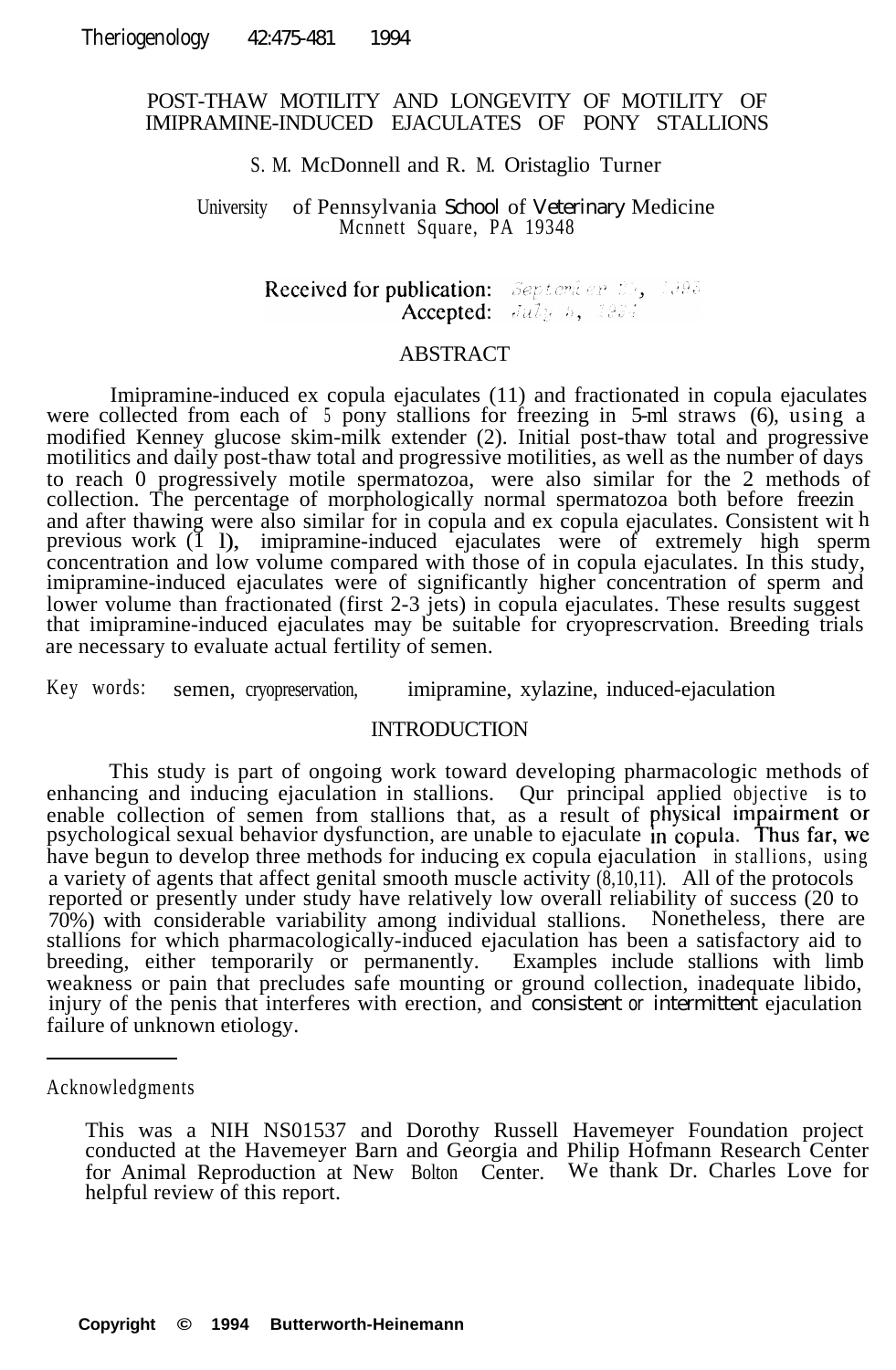Of recently reported methods for pharmacologic induction of ex copula ejaculation in stallions, protocols employing imipramine consistently result in an ejaculate of superphysiologic concentration of spermatozoa  $(400-1200 \times 10^6 \text{ spermatozoa/ml})$ , very low volume and, usually, higher total numbers of spermatozoa per ejaculate compared with that of in copula methods of collection. Such characteristics suggest emission of principally the sperm rich component with little accessory gland fluid, and suggest that imipramine-induced ejaculates might be well-suited for cryopreservation.

For stallions with ejaculatory dysfunction, particularly for those with deteriorating physical conditions, cryopreservation of ex copula ejaculates would bc a useful f ejaculation can be improved with further research, ologically-induced ex copula ejaculates or pharmacologically-enhanced in copula ejaculates might be useful for other stallions as well. An example would be stallions whose in copula ejaculates are of very low concentration of spermatozoa or whose spermatozoa are especially adversely affected by exposure to seminal plasma or centrifugation.

The main objective of the work reported here was to compare post-thaw motility and longevity of motility of imipramine-induced ex copula ejaculates with those of fractionated in copula ejaculates obtained from the same stallions.

#### **METHODS**

#### General Design

Over a period of 4 wk durin November and December of 1992, four ejaculates were obtained for freezing from each of 5 ony stallions. For each animal, 2 ejaculates were obtained in copula and 2 ex copula. ( or one stallion, only 1 ex copula ejaculate met minimum concentration criteria for freezin , see results.) For each animal, the order of method was alternated, such that for each reezing session, there were 1 or more sam les<br>for each of the 2 methods. The ejaculation interval was standardized to 2 to 3 d. One for each of the 2 methods. The ejaculation interval was standardized to  $2$  to  $3$  d. experimenter performed all collecttons and another did the freezing and semen measures, remaining blind to the method of collection of ejaculates.

#### Subjects

Five sexually experienced pony stallions (6 to 18 yr old; 175 to 200 kg) were used. These animals had been used as subjects of semen and behavior studies for the previous one to 5 yr. During this study, they were kept to ether at pasture, with supplemental hay rovided once daily and free access to water. 8 n semen collection days, stallions were ept from 0800 to 1600 h in individual tie-stalls in a stable. They were provided with hay and water ad libitum when stabled.

## Semen Collection

Ex copula induced ejaculates. Ejaculations were induced using imipramine hydrochloride (2 mg/kg, iv) followed by xylazine hydrochloride (0.3 mg/kg iv as described by McDonnell and Odian (11), with the following exceptions. In the present study, xylazine was not administered until 1 h after imipramine with no ejaculation, Instead of after 10 min in the previous study. Animals were kept undisturbed in their tie-stalls during the induced-ejaculation procedure. They were remotely monitored by video surveillance to detect ejaculation, and videotaped for subsequent review, rather than observed by a person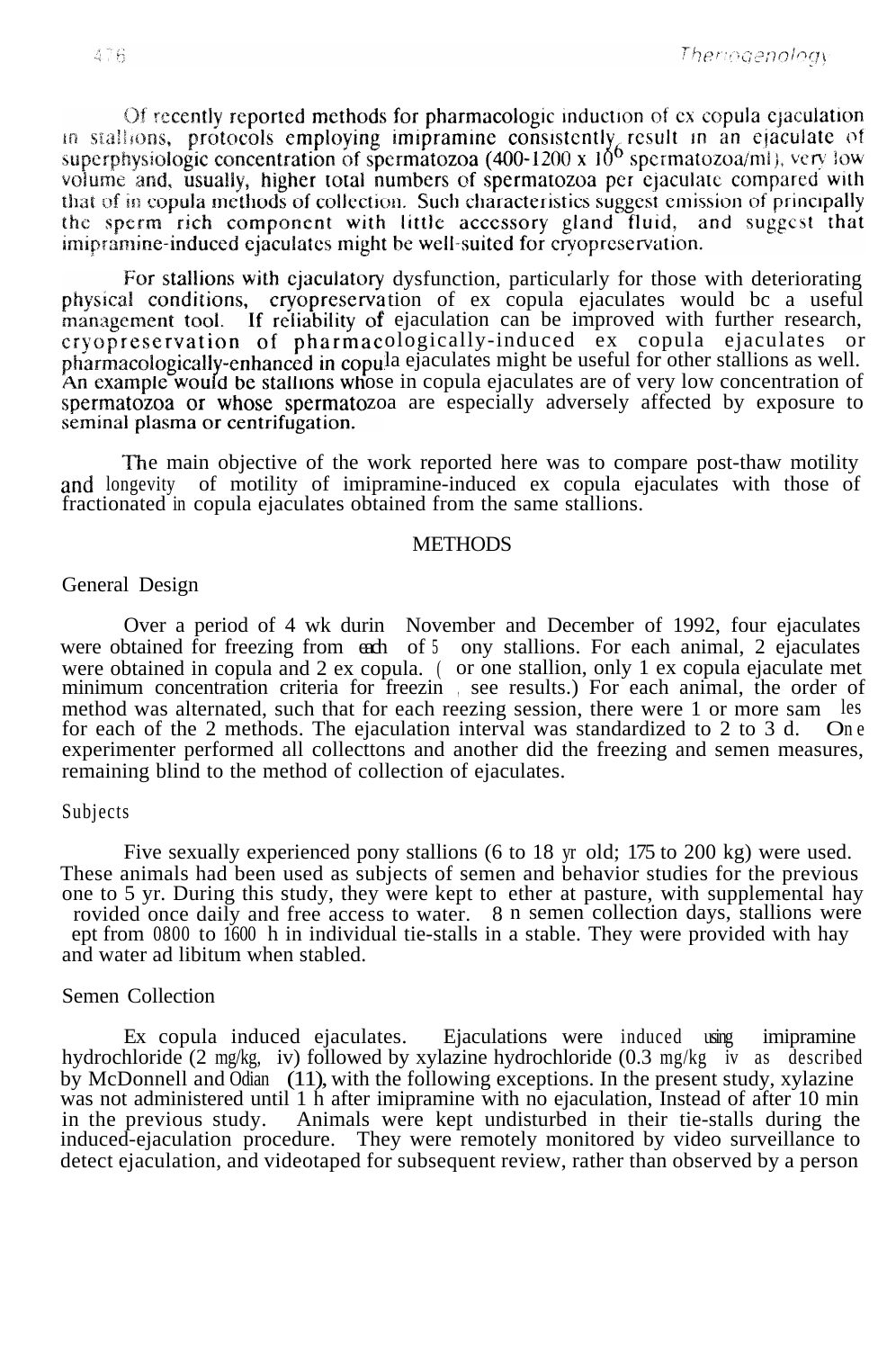nearby as in the initial study. As in our previous study, ejaculateswere collected using a plastic bag positioned over the prepuce by a 5-inch plastic embroider-v hoop attached to a girth. The samples were removed from the collection bag within 1 min of ejaculation.

In copula fractionated ejaculates. Fractionated **semen was** obtained using manual stimulation with the stallion mounted on a tethered mare or dummy mount, as described by McDonnell and Love (9). The method employs a plastic semen collection bag that is secured with tape to the erect penis **just** before the stallion mounts the dummy. In the present study, one person handled the stallion, washed the stallion's penis and attached the collection bag, performed the manual stimulation, and fractionated the ejaculate, As the first 2 jets were palpated and visualized, the plastic collection bag was pinched proximally such that subsequent jets were separated from the initial jets.

## Freezing and Thawing Processes

Semen was frozen as described by Love et al. (6). This centrifugation-free method uses only ejaculates exceeding 200 million spermatozoa per ml. After the raw measures described below were obtained, semen was slowly diluted at room temperature  $(22 \text{ C})$  to a concentration of 100 x 10 spermatozoa per ml using a modified Kenney extender containing glucose, dry skim milk, egg yolk, and glycerol (2). The extender had been prepared earlier on the day of freezing and allowed to equilibrate to 37ºC in a water bath. The extended semen was packaged at room temperature in 5-ml plastic strawsa such that each straw contained  $450 \times 10$  total spermatozoa. The straws were then sealed with metal ballsa and labeled. In most cases, packaging was complete within 15 min after collection. Straws were placed for 90 min into a cabinet that was pre-cooled to 4ºC. After this initial cooling, straws were frozen on a metal screen at 3 cm above liquid nitrogen for 15 min, and subsequently submersed into liquid nitrogen for storage.

After a minimum of 72 h in liquid nitrogen, straws were thawed for 45 sec in a water bath of 50°C. After initial post-thaw semen measures (described below) were obtained, the remaining thawed semen was extended to a concentration of  $50 \times 10$  spermatozoa per ml with standard **b** enney skim milk glucose extender (5) and stored for  $5\bar{d}$  at  $4^{\circ}$ C in a storage container.

Semen Measures and Analysis

Semen was evaluated before freezing and after thawing using methods described by Kenney et al (5). Measures of raw semen immediately after collection included: percentage total motile spermatozoa (visually estimated), percentage progressively motile spermatozoa (visually estimated), gel-free semen volume, pH, concentration of spermatozoa (densimeterc), total number of spermatozoa, and percentage morphologically normal spermatozoa (visually estimated using phase contrast at x 1000). Raw and normal spermatozoa (visually estimated using phase contrast at  $\bar{x}$  1000). extended total and progressive motilities were estimated for all samples. In some cases, motilities of raw semen were difficult to evaluate due to high concentrations of spermatozoa. For this reason, only motilities of extended semen were used for analyses. Immediate post-thaw measures analyzed included spermatozoa total and progressive motilities and percentage morphologically normal spermatozoa. Total and progressive motilities of extended semen maintained at 4ºC were estimated daily for the first 5 d following thawing.

a Minitube of America, RR 1, Box 3, Cambridge, IA 50046.

b Equitainer, Hamilton-Thorn Research, 30A Cherry Hill Dr., Danvers, MA 01923.

c "A" Model Densimeter, Animal Reproduction Systems, Chino, CA 9 1710.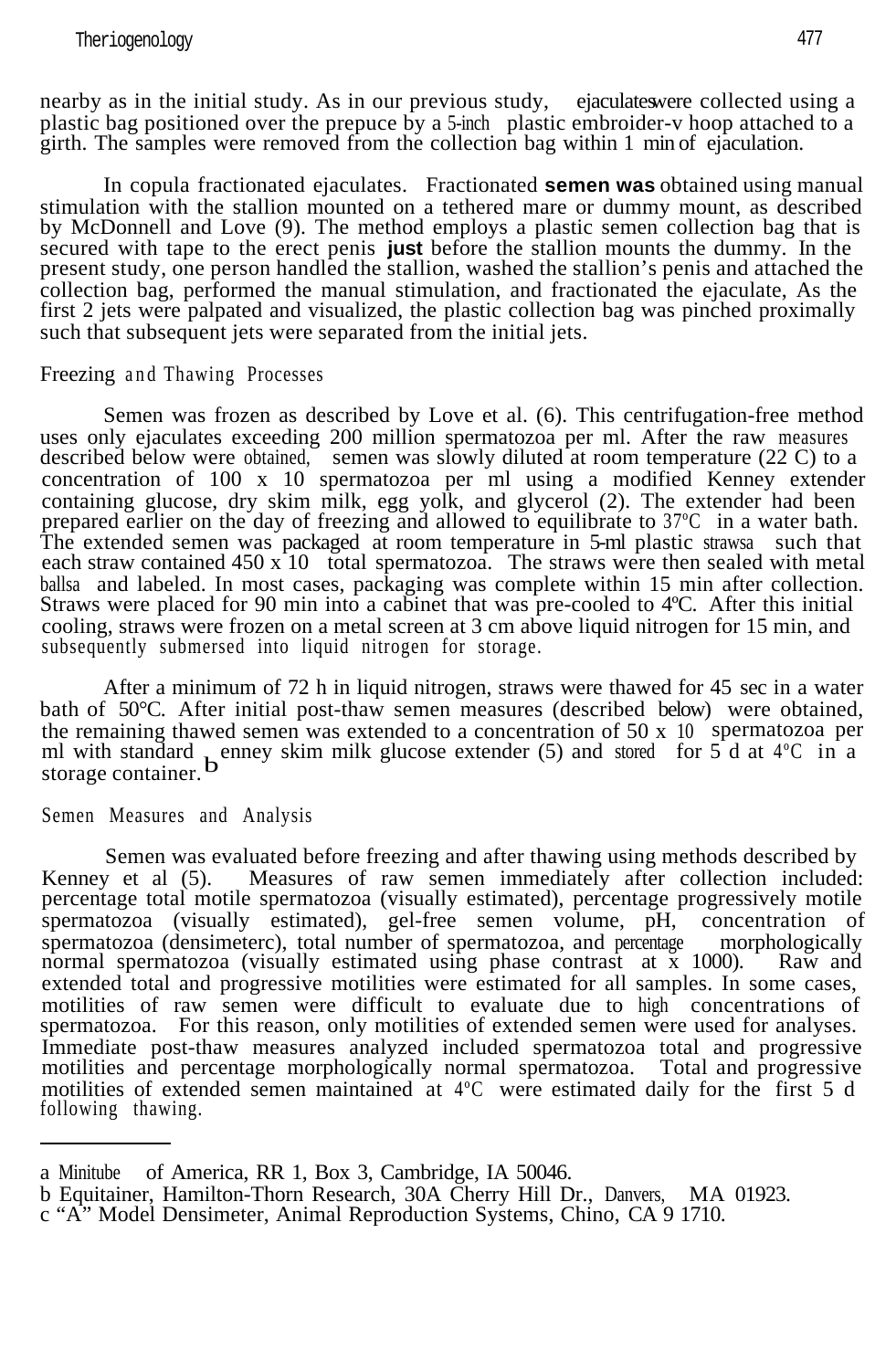|    |                                                                                                                                                                                                                               | Fractionated<br>in copulaa                           |                                                                    | Imipramine-<br>induced<br>$ex copula^b$           |                                                                    |               |
|----|-------------------------------------------------------------------------------------------------------------------------------------------------------------------------------------------------------------------------------|------------------------------------------------------|--------------------------------------------------------------------|---------------------------------------------------|--------------------------------------------------------------------|---------------|
|    | Semen Characteristics                                                                                                                                                                                                         | X                                                    | <b>SEM</b>                                                         | X                                                 | <b>SEM</b>                                                         | $p$ c         |
| A. | Pre-freeze                                                                                                                                                                                                                    | $(n=10)$                                             |                                                                    | $(n=10)$                                          |                                                                    |               |
|    | Sperm concentration $(10^{\circ})$<br>Semen volume (ml)<br>P[-B:<br>Morphologically normal $(\%)$ 9<br>Total number spermatozca $(10)$<br>Total motile spcrma to zoa <sup>d</sup> $(\%)$<br>Progressively motile $\sigma$ (%) | 300.0<br>10.0<br>6.9<br>64.0<br>2.92<br>79.4<br>71.7 | (27.3)<br>(1.20)<br>(0.51)<br>(4.85)<br>(0.40)<br>(1.76)<br>(3.12) | 811<br>6.2<br>6.8<br>59.4<br>4.56<br>79.4<br>73.9 | (76.6)<br>(1.41)<br>(0.06)<br>(5.02)<br>(0.82)<br>(1.30)<br>(1.39) | 0.001<br>0.05 |
| B. | Post-thaw <sup>d</sup>                                                                                                                                                                                                        | $(n=9)$                                              |                                                                    | $(n=9)$                                           |                                                                    |               |
|    | Morphologically normal (%)                                                                                                                                                                                                    | 61.4                                                 | (2.94)                                                             | 61.7                                              | (3.54)                                                             |               |
|    | Initial total motile $(\%)$<br>Initial progressively motile $(\%)$                                                                                                                                                            | 41.7<br>36.7                                         | (5.59)<br>(5.59)                                                   | 47.2<br>41.7                                      | (2.65)<br>(2.76)                                                   |               |
|    | Days to 0 progressively motile <sup><math>e</math></sup>                                                                                                                                                                      | 4.3                                                  | (1.50)                                                             | 4.1                                               | (0.41)                                                             |               |
|    | Day 1 Total motile spermatozoa $(\%)$<br>Day 1 Progressively motile $(\%)$                                                                                                                                                    | 18.9<br>10.2                                         | (3.61)<br>(3.03)                                                   | 22.2<br>16.7                                      | (2.65)<br>(2.36)                                                   |               |
|    | Day 2 Total motile $(\%)$<br>Day 2 Progressively motile $(\%)$                                                                                                                                                                | 13.4<br>7.8                                          | (2.12)<br>(1.69)                                                   | 19.6<br>10.0                                      | (3.60)<br>(2.63)                                                   |               |
|    | Day 3 Total motile $(\% )$<br>Day 3 Progressively motile $(\%)$                                                                                                                                                               | 6.3<br>1.9                                           | (0.97)<br>(0.79)                                                   | 8.9<br>4.1                                        |                                                                    |               |
|    | Day 4 Total motile $(\%)$<br>Day 4 Progressively motile $(\%)$                                                                                                                                                                | 4.7<br>7.6                                           | (1.17)<br>(0.73)                                                   | 6.1                                               | (1.76)<br>1.3(0.71)                                                |               |
|    | Day 5 Total motile $(\%)$<br>Day 5 Progressively 'motile $(\%)$                                                                                                                                                               | 3.8<br>0.8                                           | (1.29)<br>(0.32)                                                   | 2.4<br>0.1                                        | (1.12)<br>(0.11)                                                   |               |

# Table 1 PPrefreeze and post-thaw semen characteristics

 $\bf{a}$ Manual stimulation fractionation, first 2 to 3 jets only (9)

 $\mathbf b$ Imipramine induced (2 mg/kg iv: 11)\*

c Paired t-tests.<br>d Extended to 100 x 106 spermatozoa/ml using modified Kenney extender.<br>c Stored at 4<sup>0</sup>C.

~-~------l..-l-.--l--~-\_l\_ll--~~~ -- .-\_-- ^ - .--- "\_ .-\_- - ---- - -111-1-----------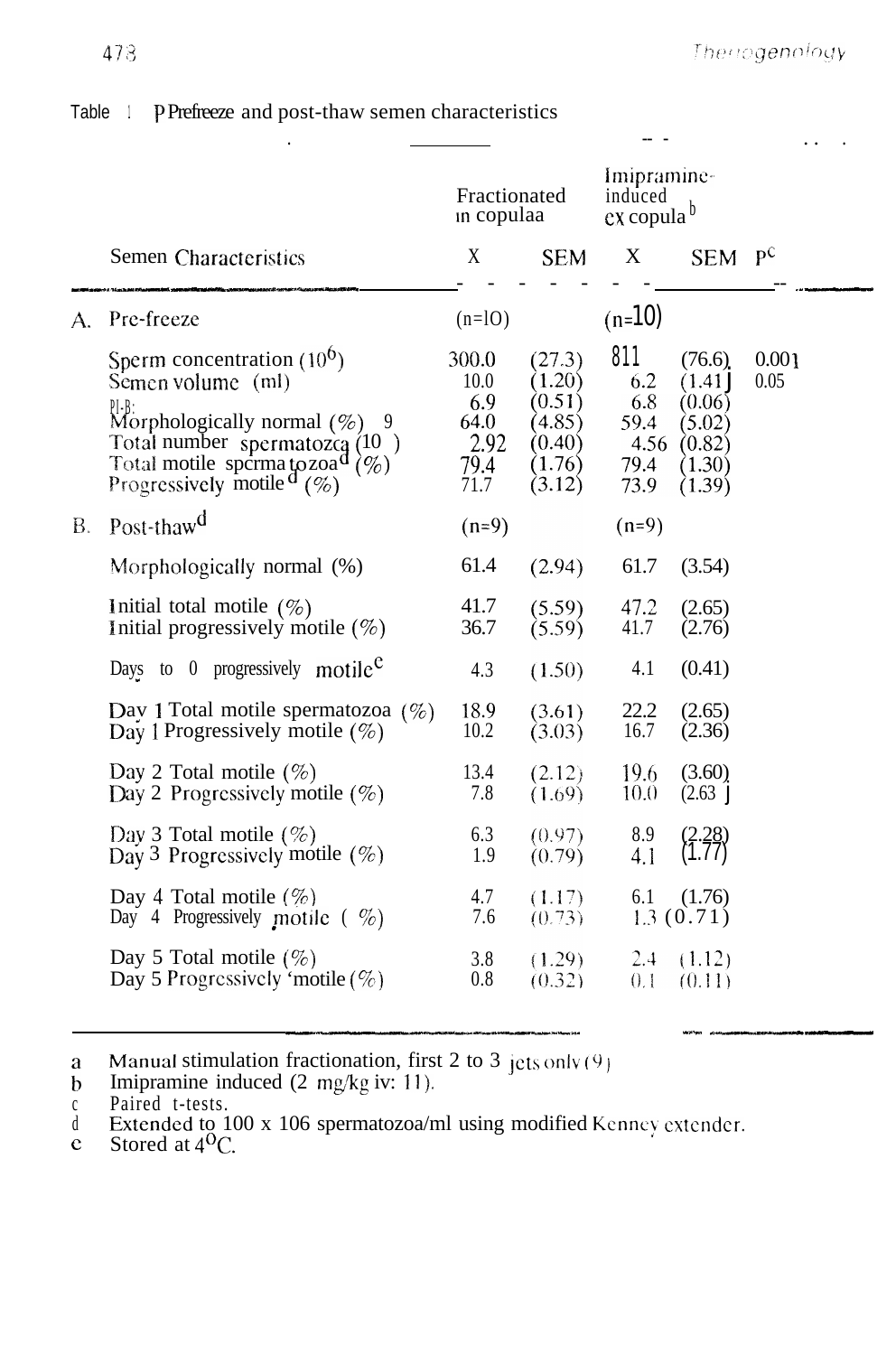# *Theriogenology <sup>479</sup>*

For 1 stallion, repeated in copula fractionation attempts yielded samples with concentrations less that 200 x 10 spermatozoa per ml. For this same stallion, repeated attempts to obtain a second ex copula induced ejaculate failed. Accordingly, for this animal only 1 ejaculate from each method was frozen.

For each semen characteristic listed above, as well as number of days post thawing to reach 0% progressively motile spermatozoa, ex copula (n=9) and in copula ejaculates (n-9) were compared using paired t-test procedures.

## RESULTS

#### Semen

Semen characteristics at the time of collection for each method are summarized in Table 1A. Imipramine-induced ex copula e'aculates were of significantly higher concentration and lower volume than in co ula fractionated ejaculates. The mean total number of spermatozoa was 50% higher for imipramine-induced ex copula ejaculates, however this difference was not statistically significant. However, it is worth noting that for 4 of the 5 stallions, both ex copula ejaculates contained higher total numbers than either of the in co ula ejaculates. The mean percentage of morphologically normal s ermatozoa as well as the mean pH of raw semen and the mean percentage of total and progressively motile spermatozoa (extended semen) were similar for the 2 collection methods.

Post-thaw semen morphology and motilities are summarized in Table 1B. Initial post-thaw motilities as well as daily motilities and the mean number of days to reach 0% progressively motile were all similar for the two methods of collection. Mean percentage of morphologically normal spermatozoa was also similar for in copula and ex copula ejaculates.

# Efficiency of Methods

For the in copula fractionated semen collection method, a total of 12 trials were required to obtain  $\overline{9}$  ejaculates for freezing. If ailures were due to insufficient concentration of spermatozoa (less than 200  $\check{X}$  10 spermatozoa/ml). For the induced ex copula collection method, a total of 17 attempts were required to obtain 9 ejaculates. All induced ejaculates were sufficiently concentrated for freezing; failures were due to no ejaculation. For 10 trials, xylazine was administered when ejaculation had not occurred within 60 min after imipramine treatment. Ejaculation occurred after administration of xylazine in 2 of these trials.

### DISCUSSION

These findings suggest that post-thaw motility is similar for imipramine-induced ex copula ejaculates and fractionated in copula ejaculates of stallions, In our laboratory, initial post-thaw progressive motility of at least 35% is considered acceptable for insemination of mares. This criteria was met for all except 1 in copula sample, which had an initial post-thaw progressive motility of 25%. Actual breeding trials are necessary to evaluate the fertility of semen, however, these results suggest that imipramine-induced ejaculates may be suitable for cryopreservation.

There are several characteristics of imipramine-induced ejaculates that theoretically might render them especially well-suited for cryopreservation. First, if a higher total number of spermatozoa per ejaculate could be obtained, as was the case in our previous study (11) and for 4 of the 5 stallions in this study, a higher number of insemination doses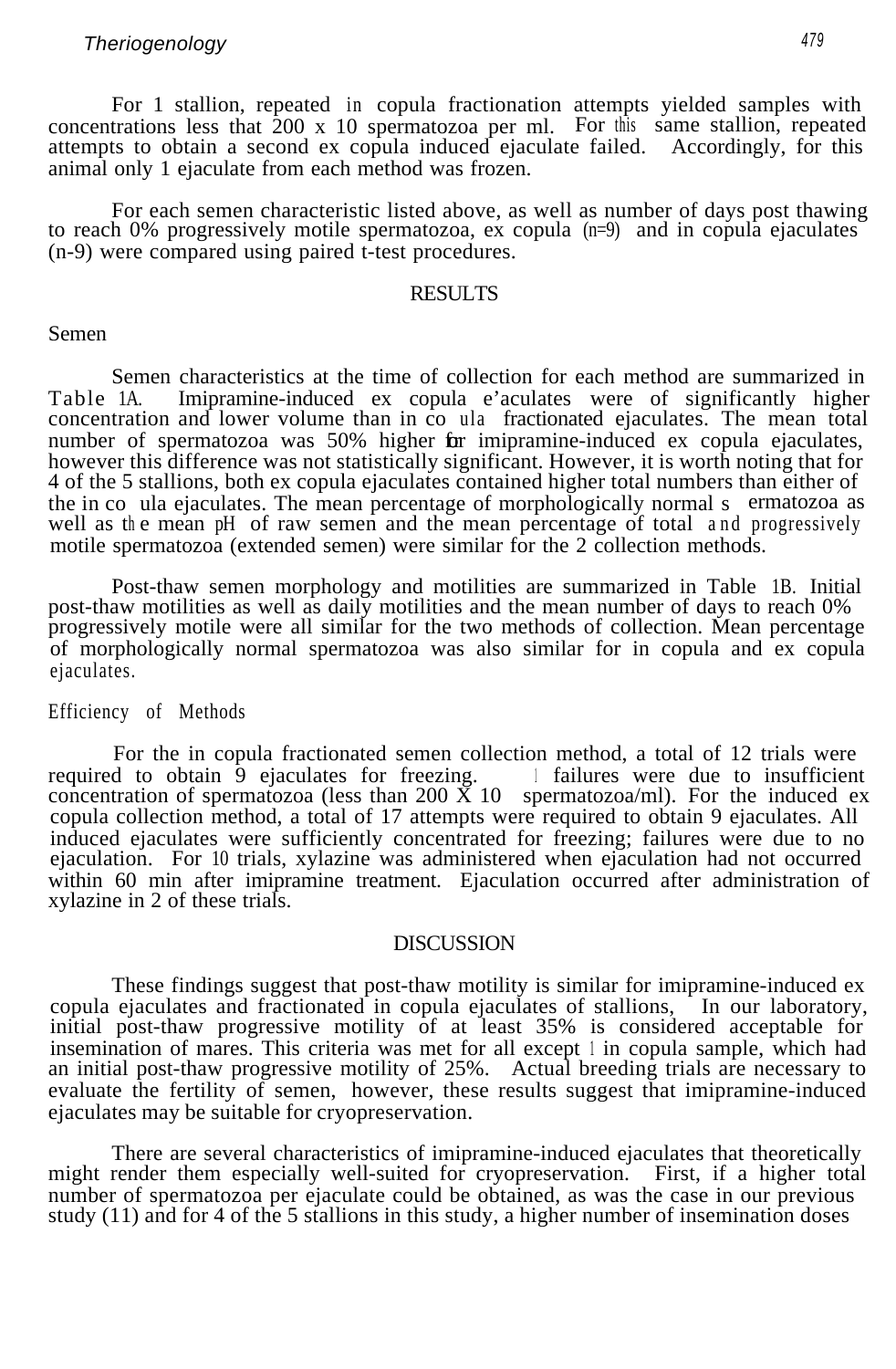could be frozen per collection. Second, in order to package sufficient numbers of appropriately extended spermatozoa a single straw, current methods of freezing stallion semen require a sample of higher concentration than is typically ejaculated in copula (13) or, with certain stallions, that can be obtained using fractionation methods (14). Imipramine-induced ejaculates are consistently of very high concentration. Third, although the mechanism is not known, seminal plasma has been found to have adverse effects on sperm motility (4,15). It has been suggested that differences in seminal plasma composition may, at least partially, account for differences in post-thaw motility or fertility among individual stallions, between ejaculates from the same stallion, or in association with season (1,7). Highly concentrated semen samples relatively free of seminal plasma are thus considered desirable to minimize such effects. Centrifugation of complete are thus considered desirable to minimize such effects. ejaculates collected by traditional in copula methods is the most common method used for increasing concentration of spermatozoa and removing seminal plasma from samples for freezing. Centrifugation has been shown to adverse1 affect sperm motility (3,13). Both centrifugation and fractionation result in exposure of spermatozoa to semmal plasma for variable periods of time. In boars, it has been shown that some seminal plasma proteins bind to s ermatozoa after only a few minutes of exposure (12). Thus, theoretically, it may be bene ficial to reduce spermatozoa contact with seminal plasma, as appears to occur when ejaculation is induced with imipramine. Spermatozoa have been shown to be capable of surviving normally after removal of seminal plasma and resuspension in semen extender (4).

The rate of ejaculation using this articular imipramine treatment protocol was greater  $(53%)$  than for our initial study  $(3\%; 11)$ . Several factors may account for this difference. In the present study, we waited lon er (60 min) to administer xylazine after imipramine treatment than we had in the initial study (10 min). Our rationale for the longer interval was that findings from the initial study sug ested that imipramine alone may be relatively effective. In that earlier study, 6 of the  $16$  (37.5%) ejaculations during a total of 24 trials (25%) occurred with imipramine alone (within the 10 min before administration of xylazine). The overall ejaculation rate was 33%. In the present study, 7 of 9 (78%) ejaculations out of a total o 17 (41%) trials occurred within 60 min using imipramine a one. In the previous study, one or more experimenters remained within sight of the stallion to observe ejaculation whereas in the present study, animals were left undisturbed after treatment. It is our experience that induced ejaculation rate is higher in undisturbed animals. Another difference between the 2 drug-induced ejaculation protocols was the length of the ejaculation interval, which was shorter (2 to 3 d) in the present study than in the previous one (4 d). Though not systematically tested, it is our impression that, for all the induced-ejaculation regimens we have tested, the longer the interval between ejaculations, the greater the likelihood that ejaculation will occur.

## REFERENCES

- $\mathbf{1}$ . Amann, R.P., Cristanelli, M.J. and Squires, EL. Proteins in stallion seminal plasma. J. Reprod. Fertil. 1987; 35 (Suppl):113-120.<br>Burns, P. J. Modification of Kenney's extender
- Modification of Kenney's extender for cryoprescrvation of equine 2. spermatozoa. Proceedings 12th International Congress on Animal Reproduction, The Hague, The Netherlands, 1992; 1849-1851.
- 3. Cochran, J.D., Amann, R.P., Froman D.P., and Pickett, B.W. Effects of centrifugation, glycerol level, cooling to 5°C, freezing rate and thawing rate on post thaw motility of equine sperm. Theriogenolo 1984; 22:25-38.
- 4. Jasko, D.J., Moran, D.M., Farlin, M.E. and Saires, E.L. Effect of seminal plasma dilution or removal on s ermatozoal motion characteristics of cooled stallion semen. Theriogenology 19 91; 35: 1059-1067.